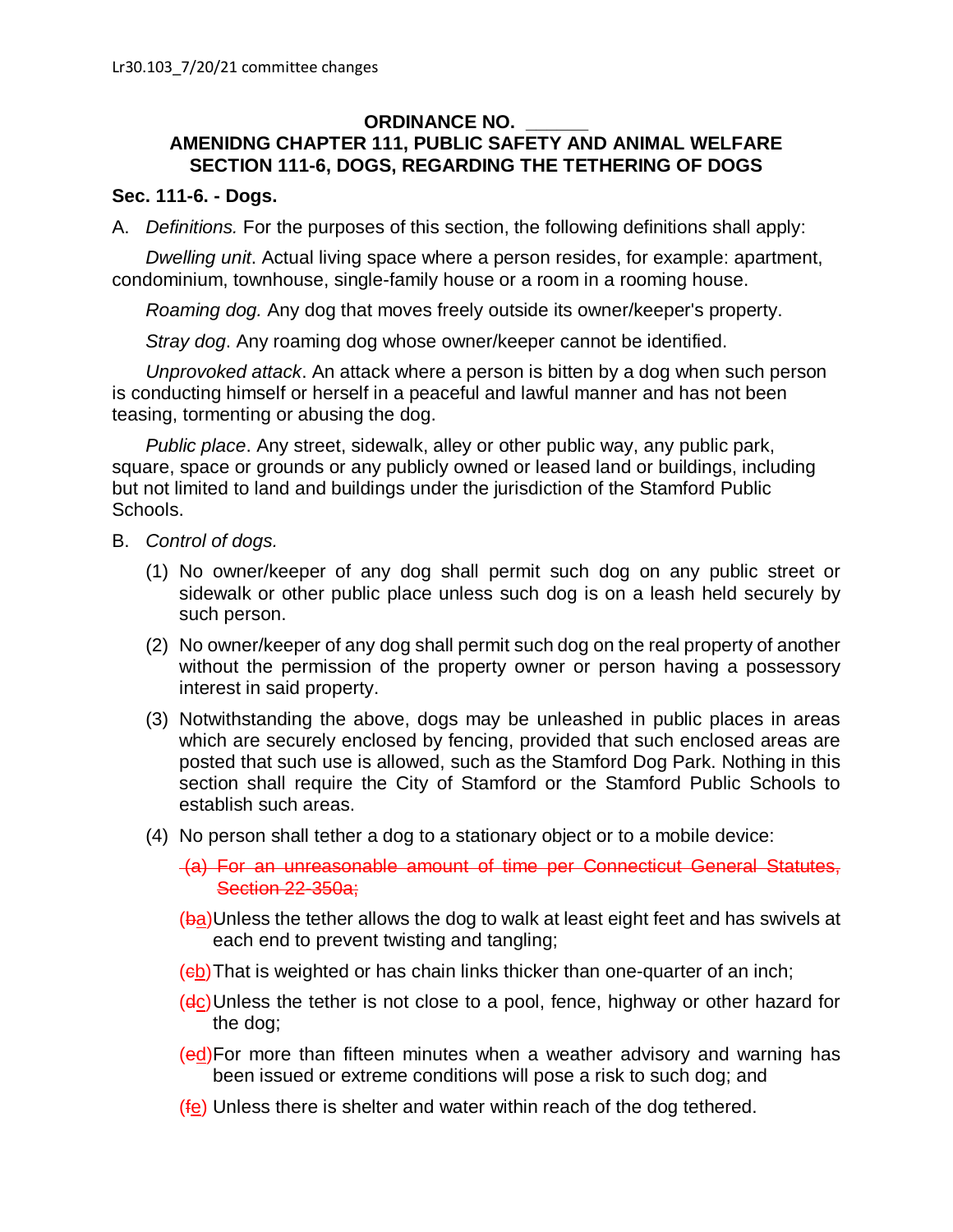- (5) No provision of Section 4 shall be construed to permit the tying, chaining, or otherwise tethering of any dog outdoors as a means of confinement for a time period exceeding 30 minutes unless the owner or keeper is outside with the dog and the dog is in the owner's or keeper's view..
- (56) No person shall feed and/or keep any stray dog unless he/she has notified the Stamford Animal Control and Care Center (SACCC) within twenty-four (24) hours from the time such dog came into his/her possession. Upon receiving such notice, an Animal Control Officer may take such dog and place it in the animal shelter for the purpose of advertising in an effort to reunite it with its owner.
- $(67)$  It shall be unlawful for any person to refuse to surrender any such stray dog to an authorized representative of the SACCC upon demand of such representative.
- (78) Nothing contained in this section shall be construed as abrogating or limiting the provisions of section 111-4 of the Code of Ordinances.
- C. *Control of dangerous/vicious dogs.*
	- (1) A dangerous/vicious dog shall be any dog which the City of Stamford Animal Control Manager, i.e., the director of SACCC, or his/her assistants, i.e., Animal Control Officers, have determined to be a nuisance by reason of vicious disposition, as is provided in Connecticut General Statutes, Section 22-362, or a threat and annoyance by reason that such dog is accustomed to go out on any public area and growl, snap or otherwise annoy any person or domestic animal as provided in Connecticut General Statutes, Section 22-363, any dog which has previously committed any unprovoked attack or any dog which has been trained to be a guard or attack dog.
	- (2) A dog may be declared to be dangerous/vicious if any one of the following criteria is met:
		- (a) Any dog which has severely injured or killed a domestic animal or pet while off its owner/keeper's property;
		- (b) Any dog which bites, inflicts injury, assaults or otherwise attacks a human being, another dog or domestic animal without provocations on any public or private property; or
		- (c) Any dog which has been used primarily or in part for the purpose of dog fighting or any dog trained for dog fighting.
	- (3) The Animal Control Manager or an Animal Control Officer shall not declare a dog to be vicious if any of the following criteria is met:
		- (a) If any injury or damage is sustained by a person who was committing a willful trespass or other tort upon the premises of the dog's owner/keeper;
		- (b) If the injury or damage was sustained by a domestic animal, which was tormenting, assaulting or invading the premises of the dog's owner/keeper; or